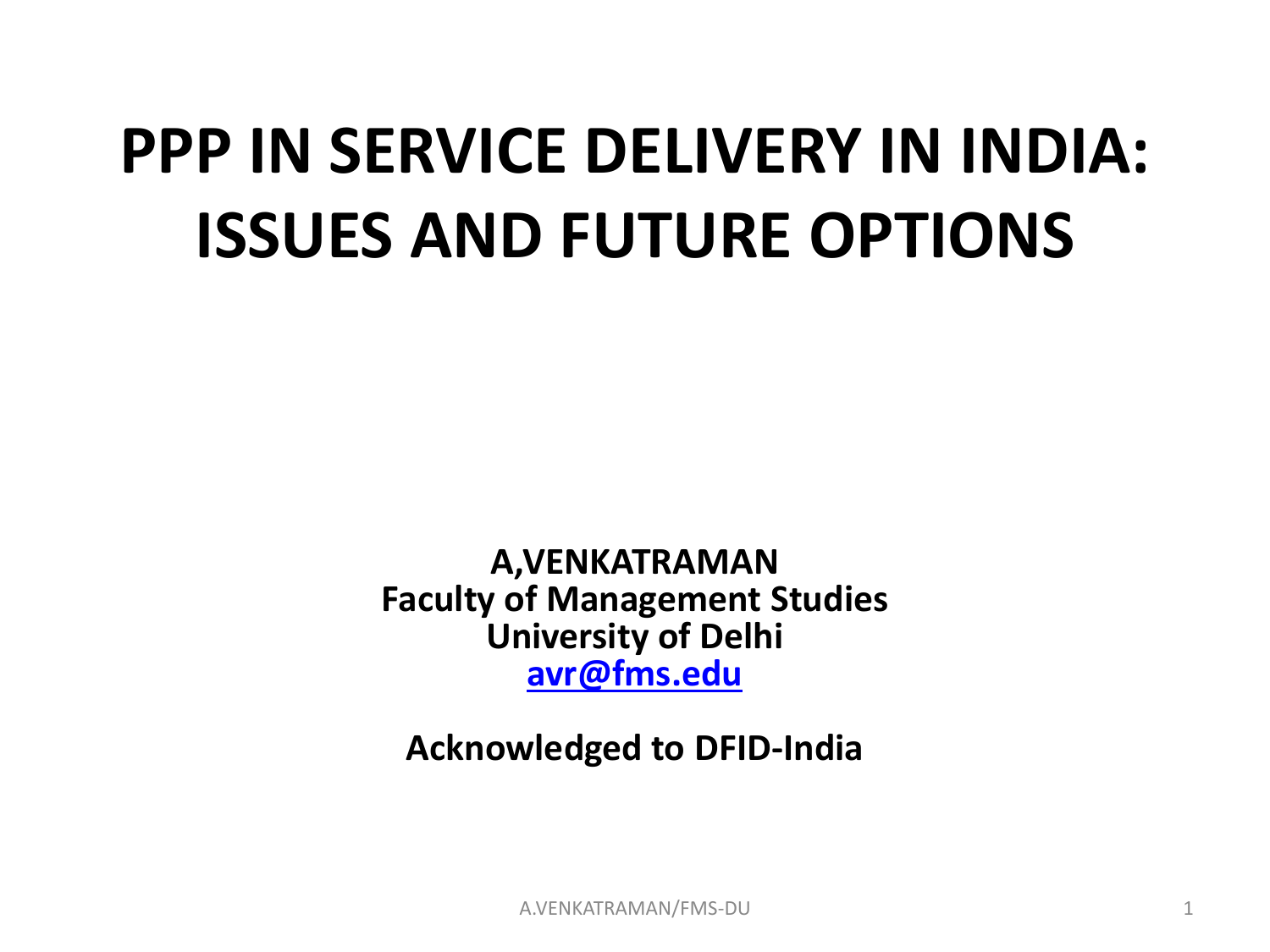## **INEVITABILITY OF PRIVATE PARTNERSHIP**

- **Vast, but poorly funded, staffed, and ill-equipped public sector health system**
- **Rapid, Rampant, Unregulated growth of private sector**
- **Predominant provision of health care services (OP,IP, Resources, Diagnostics, Immunization, etc) by the private sector- even for the poor**
- **High OOP –Consequences on the poor**
- **Potential Benefits of PPP- Access, Equity, Efficiency, Rational quality, Regulatory oversight, Resources**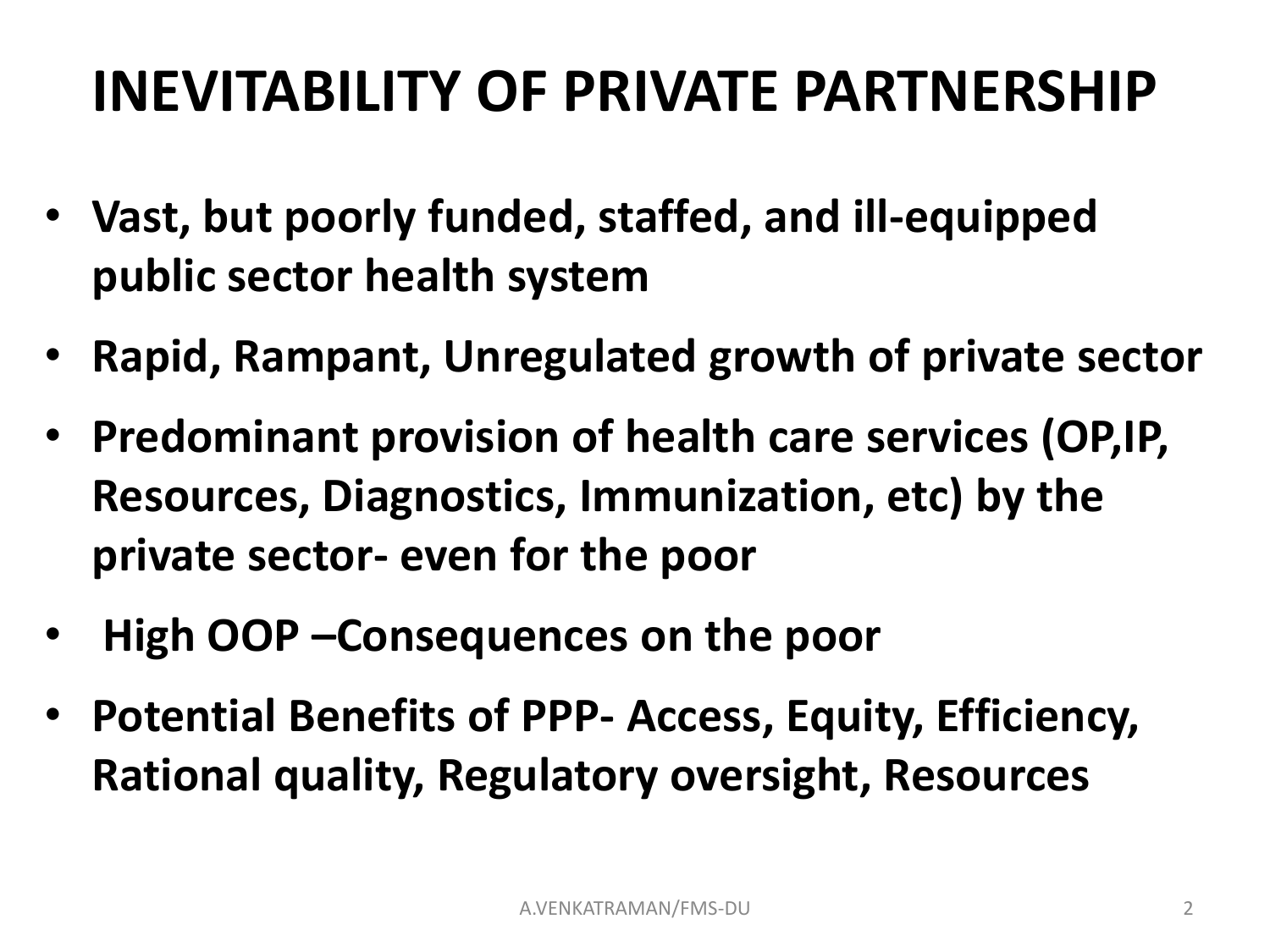## **Possible PPP Models (Venkat Raman, 2012)**

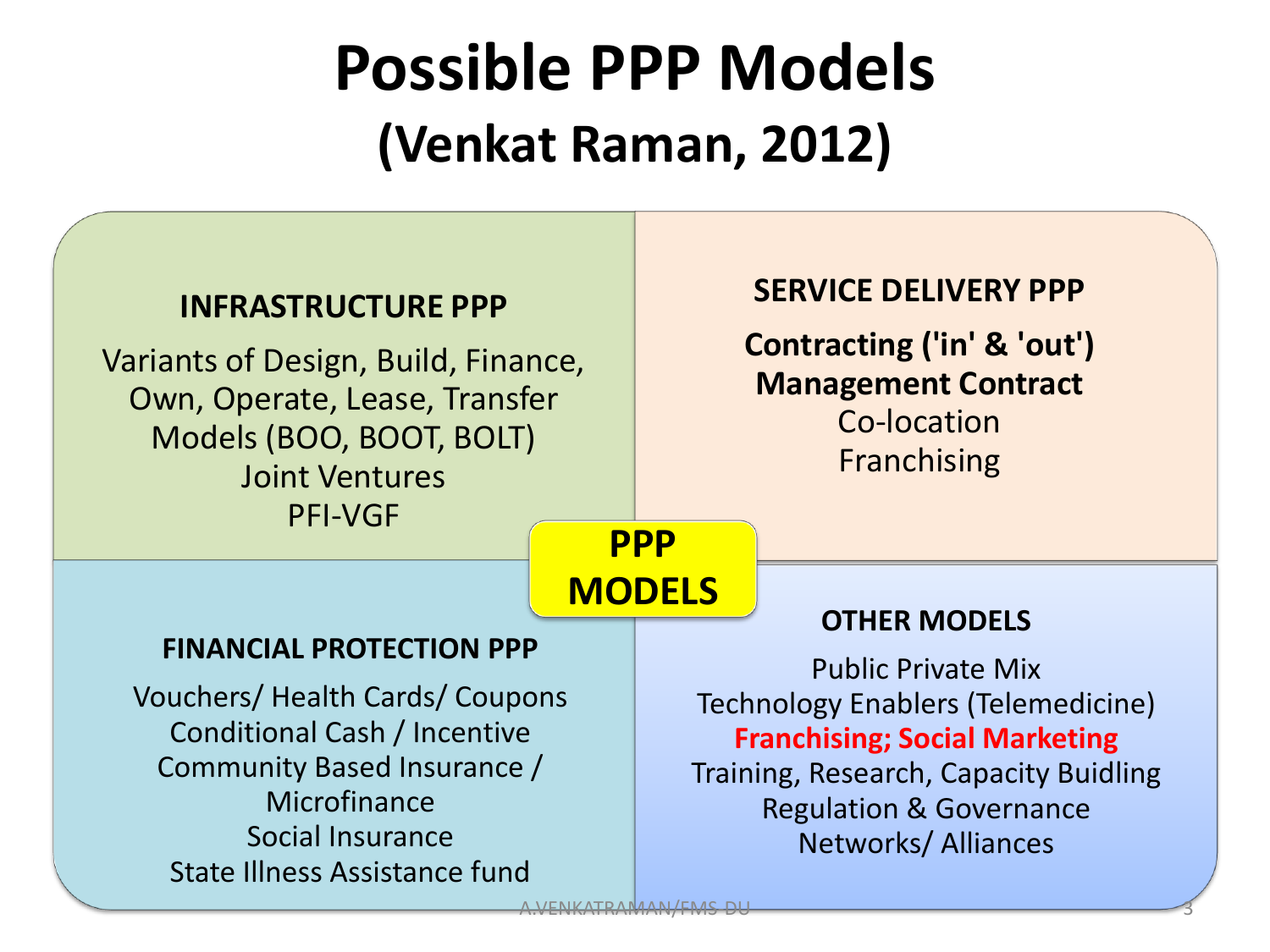### **PPP MODELS**







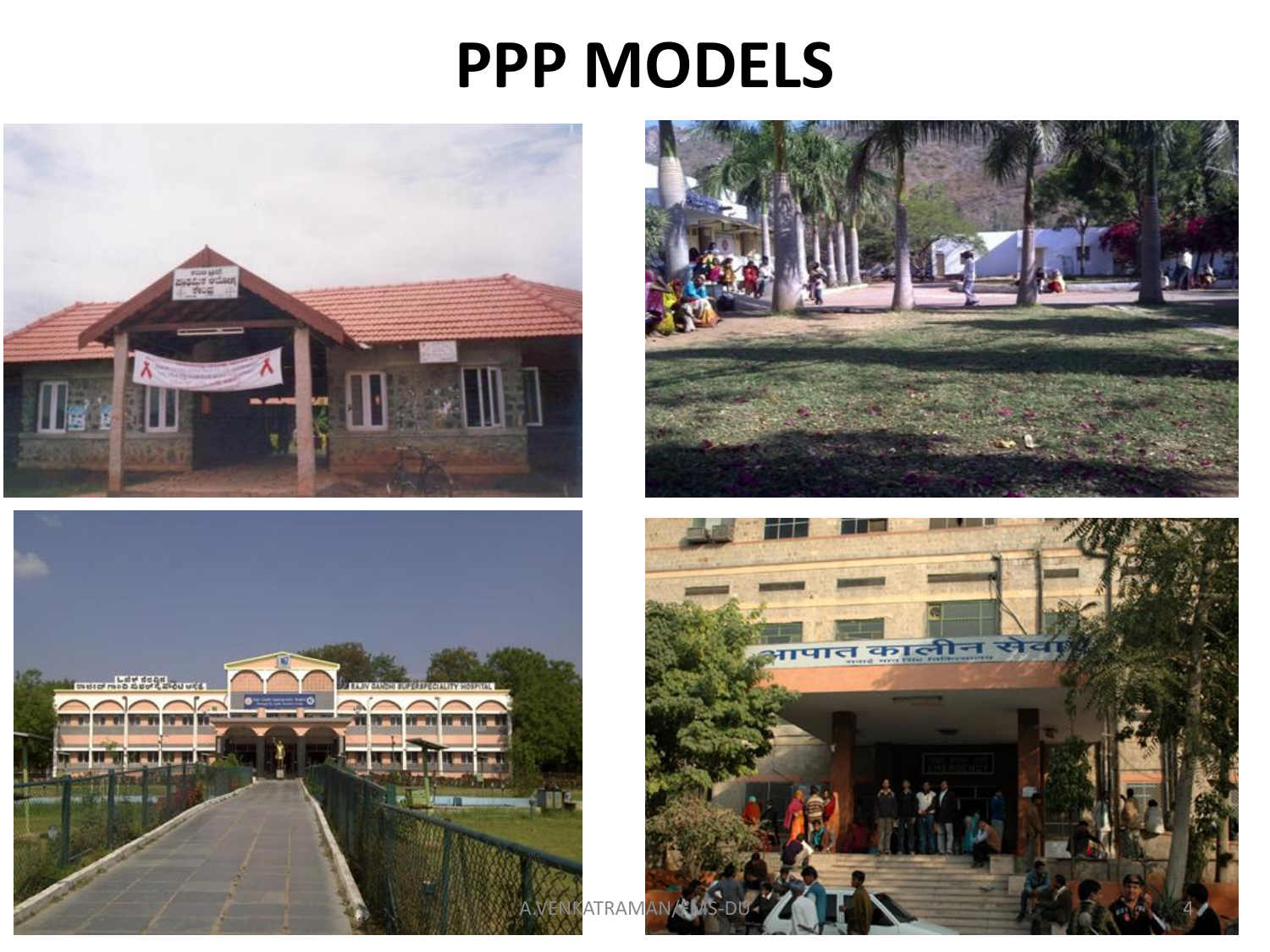### **PPP MODELS**







#### कूपन द्वारा मुफ्त इलाज

अमीन वेलफेयर ट्रस्ट, वी.आई.पी. रोड, जाजमऊ, कानपुर KATR

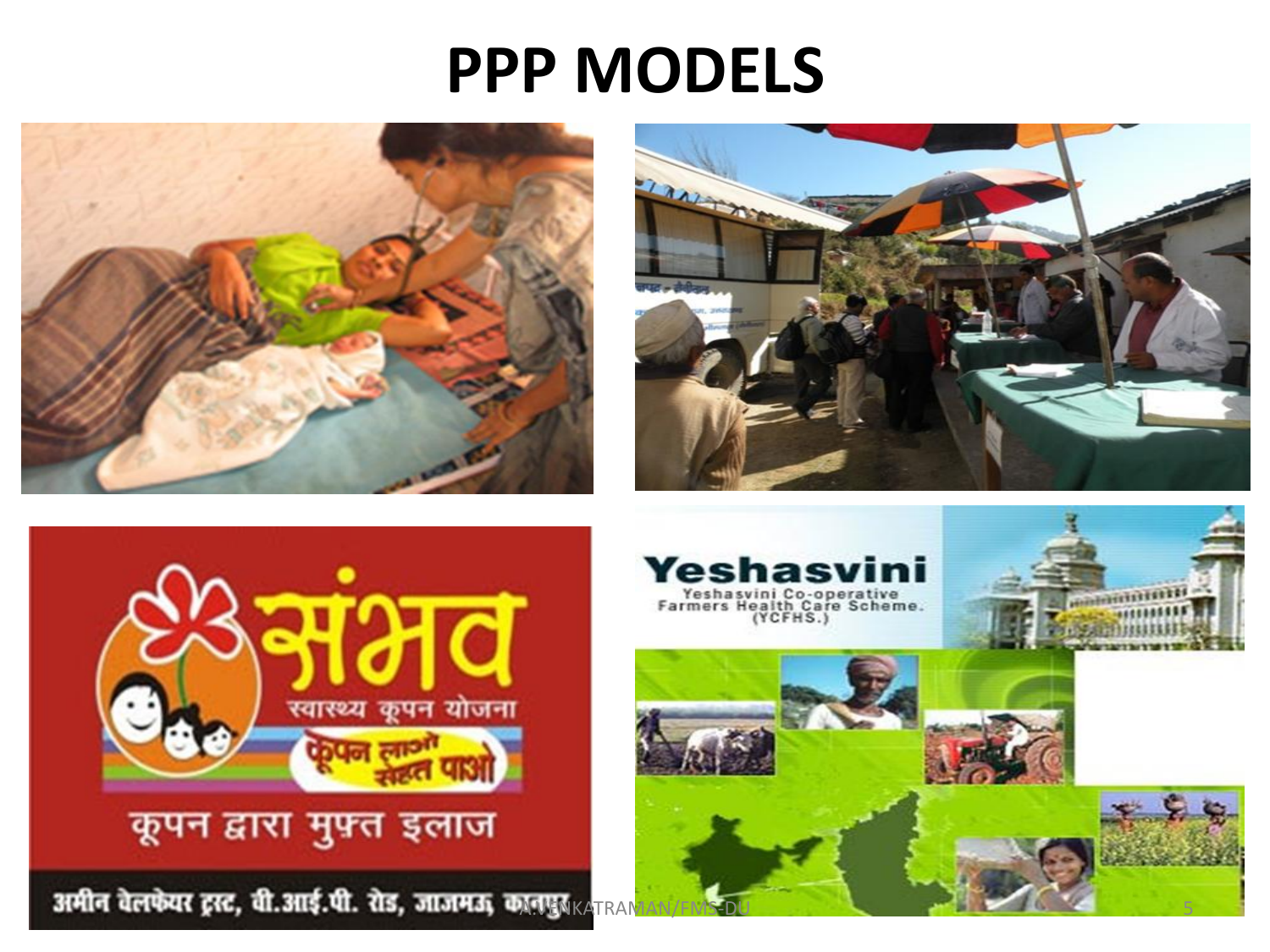## **SPECIFIC LESSONS**

- OOP under PPP services lower than private sector and some places public sector
- Greater Access and Facility level performance
- PPP ought to be contextually relevant
- Need for better operational management (Payment, Supervision, Verification of beneficiaries, coordination, dispute resolution, etc)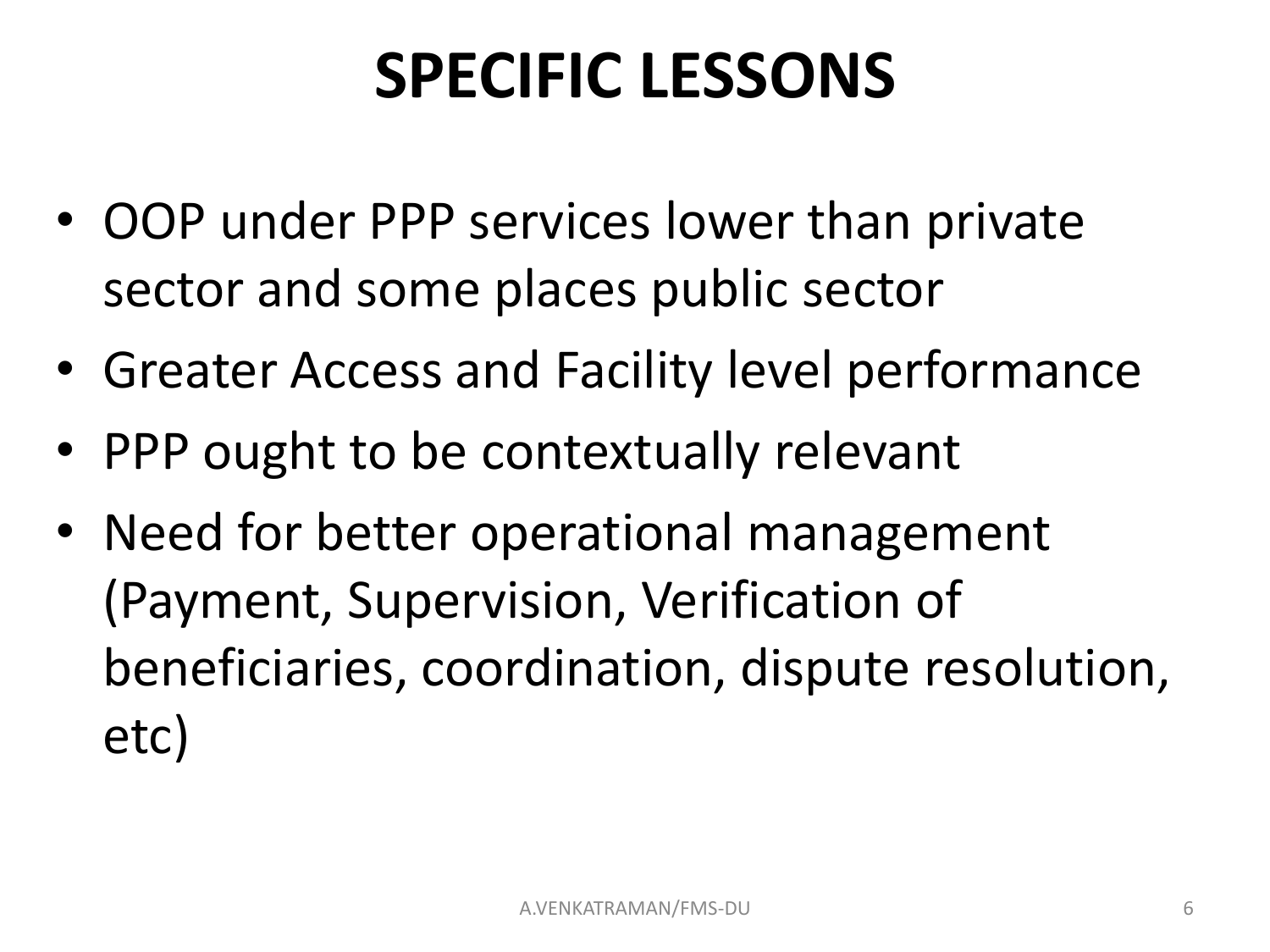## ISSUES AND CHALLANGES

•**Most PPPs are "Initiatives in Good Faith": Lack of Policy Driven Strategy thus lack of continuity** 

•**No Institutional structures to manage or lack of Institutional Capacity for PPPs**

•**Primarily Input-Based contracting**

•**Senior Bureaucracy: Often Enthusiastic- Pro reform image; but success takes them away**

•**View PPP from Infrastructure framework**

•**Health Staff/ Lower Bureaucracy: Do not comprehend or suspect PPP as privatisation- Fear job loss; Distrust private sector**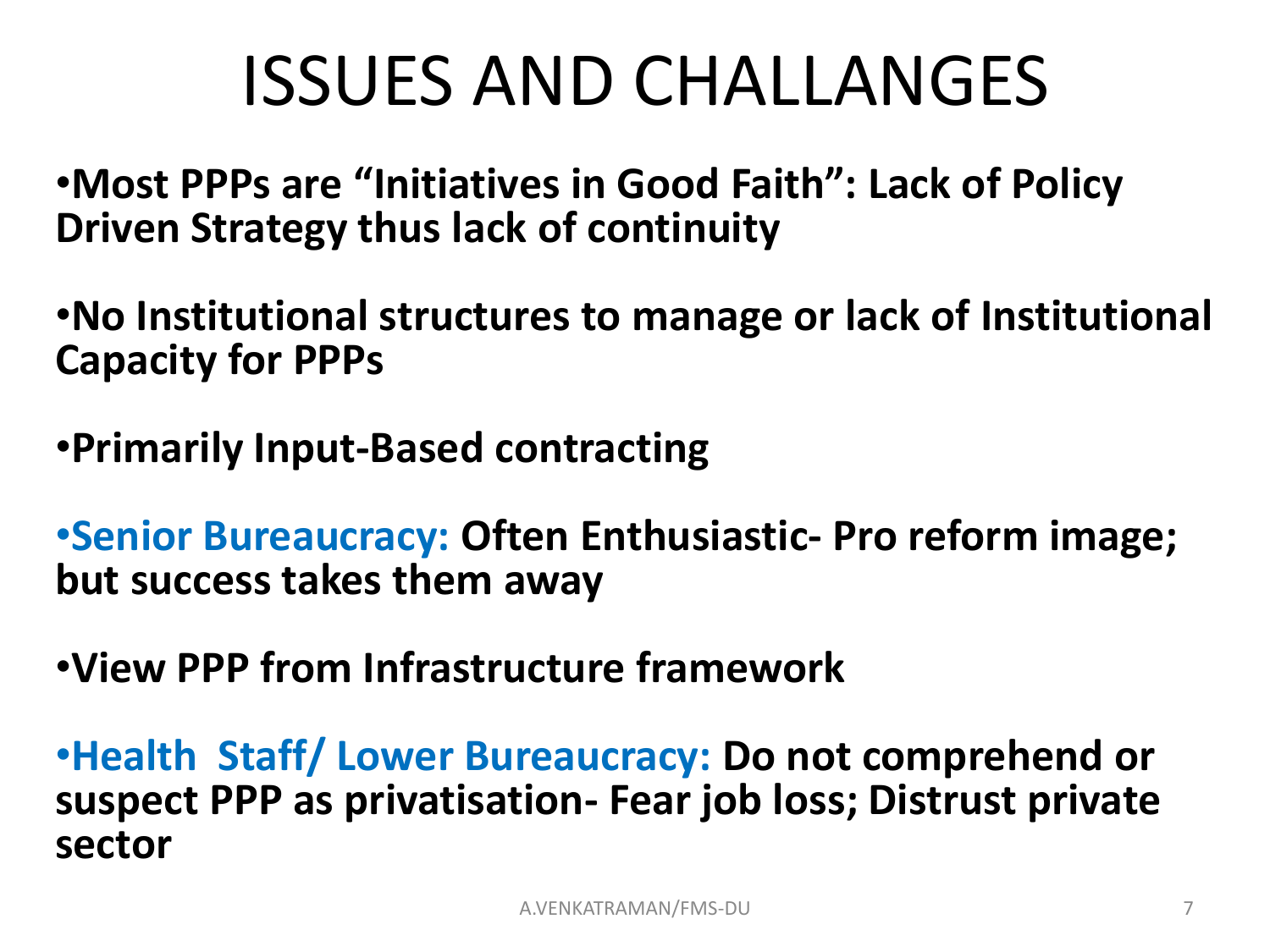# **PERCEIVED RISKS (OF EACH PARTNERS)**

#### •**Private Sector , perceived as:**

- •**Variable Quality**
- •**Lack of Accreditation or Regulation**
- •**Inaccurate or delayed diagnosis**
- •**Irrational Treatment – Expensive Drugs**
- •**Retain Patients till they are unable to pay out of pocket** •**Exploitative (Cultural stereotype)- Commercial Motives**

#### •**Public Sector / Government**

- •**Delay in Payments**
- •**Risk of Public Auditing - Tax**
- •**Incompatible work culture**
- •**interference with hospital routines**
- •**Not Capable of Professional contracting**
- •**Questionable Long term Commitment**
- •**Lack institutional framework to work with Pvt.Sector**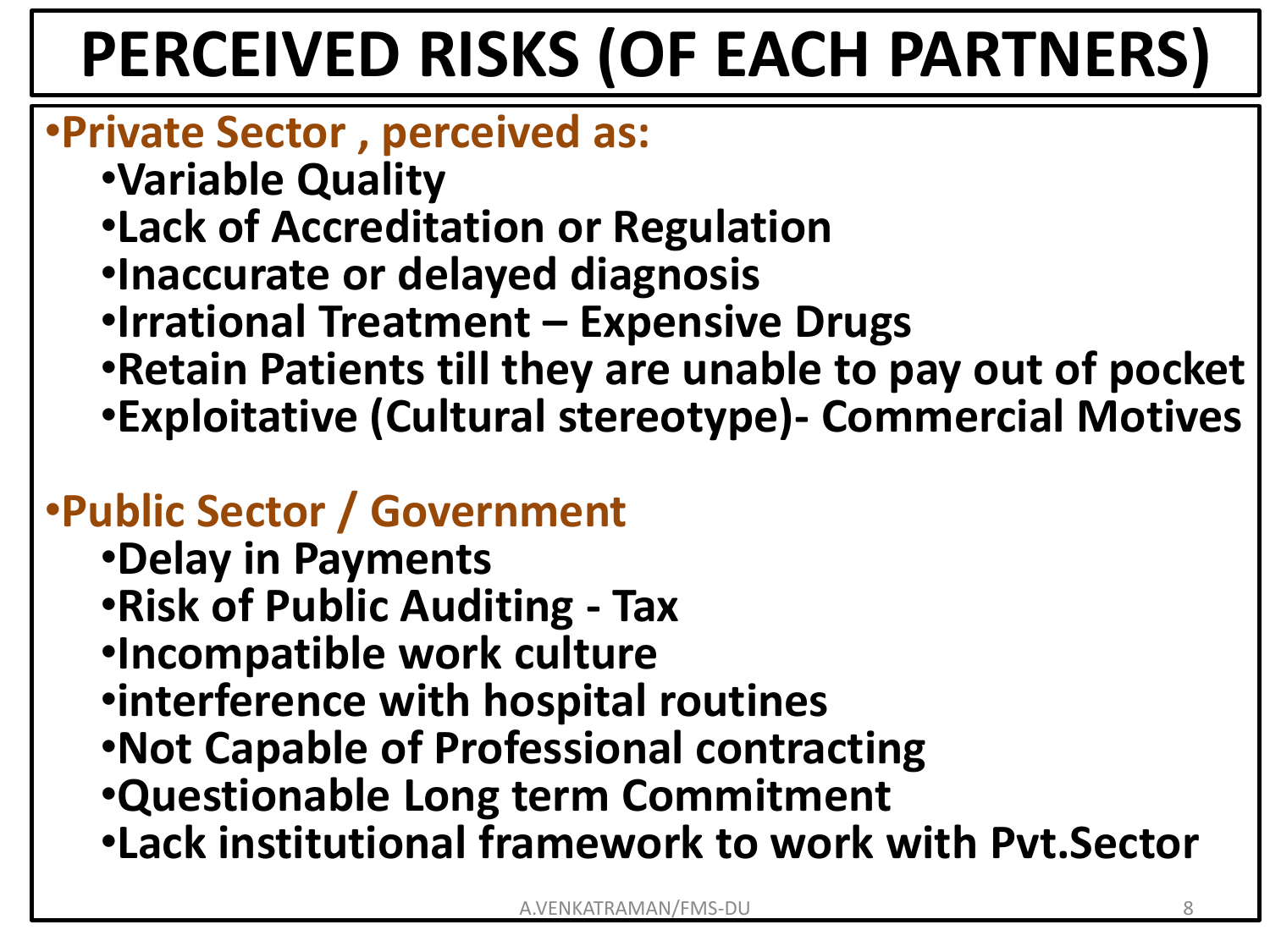•**Diversity of Private Sector: Predominantly Individual run units- not easy to contract.** 

•**Variable Quality - Lack of Accreditation or Regulation**

•**Risk of working with Govt.: Payment Delays, Tax Auditing, Incompatible work culture……**  •**Cultural stereotype/ antipathy/ squeamishness towards private sector or term "profit"**

•**Govt.'s inability to regulate compounds scepticism on ability to manage PPP**

•**Long Term Sustainability – what happens to Public sector capacity?**